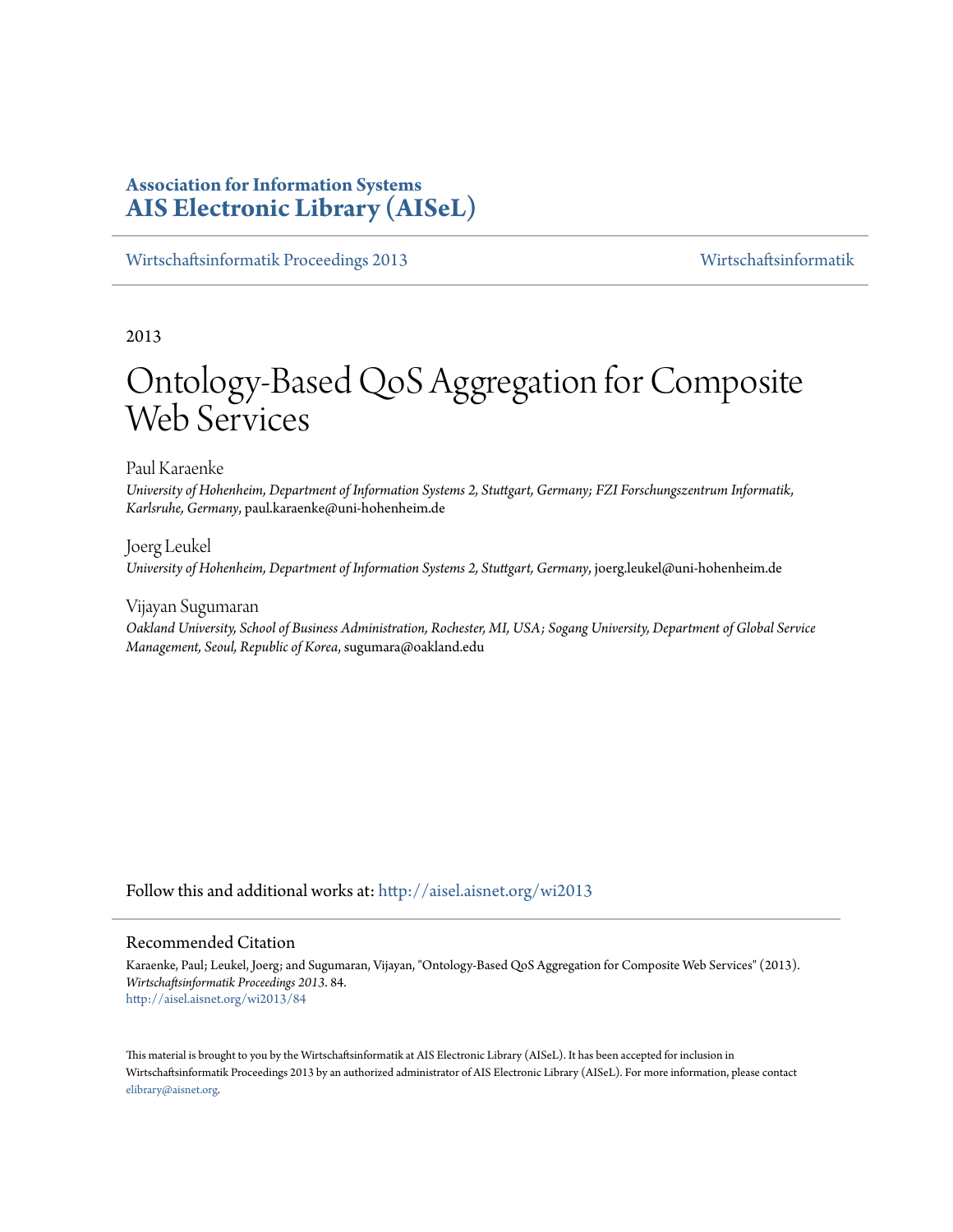# **Ontology-Based QoS Aggregation for Composite Web Services**

Paul Karaenke<sup>1,2</sup>, Joerg Leukel<sup>1</sup>, and Vijayan Sugumaran<sup>3,4</sup>

<sup>1</sup> University of Hohenheim, Department of Information Systems 2, Stuttgart, Germany {paul.karaenke,joerg.leukel}@uni-hohenheim.de <sup>2</sup> FZI Forschungszentrum Informatik, Karlsruhe, Germany <sup>3</sup> Oakland University, School of Business Administration, Rochester, MI, USA sugumara@oakland.edu

<sup>4</sup> Sogang University, Department of Global Service Management, Seoul, Republic of Korea

**Abstract.** Determining the QoS (quality of service) of composite Web services is of high importance for both service providers and service consumers. Heterogeneity of service descriptions, however, often hinders the aggregation of QoS parameters. We propose ontology-based QoS aggregation that integrates the semantics of QoS parameters and their aggregation into the overall aggregation process. The contribution is a QoS aggregation ontology and a QoS aggregation method that uses this ontology. We demonstrate the usefulness of our proposal for designers of composite services and assess its computational efficiency.

**Keywords:** Ontology, QoS, Service Composition, SOA, Web Service

#### **1 Introduction**

Composite Web services play an important role in services computing, since they allow realizing business processes by composing elementary services under a shared workflow and providing this business process "as a service" [1]. An essential task within service composition [2] is determining the quality of service (QoS) of composite services. This task is called QoS aggregation.

QoS aggregation is non-trivial due to the heterogeneity of service descriptions, and in particular its QoS parameters. Heterogeneity is concerned with syntax, i.e., the lexicon for representing QoS, and semantics, i.e., the meaning of a QoS. Existing specifications for service descriptions (e.g., WSDL [3]) and service level agreements (SLAs) (e.g., WS-Agreement [4]) provide constructs for QoS parameters by a small set of attributes including name, data type, and unit of measurement. Service providers may use these constructs to define specific parameters. Whereas these specifications provide a common syntax, the problem of semantic heterogeneity still remains.

Any endeavor to resolve semantic heterogeneity faces the trade-off between standardization and flexibility. Standardization would restrict the use of QoS parameters to a particular set of standard parameters. Whereas aggregating these parameters is easy, the providers must revise their custom service descriptions according to the standard.

11<sup>th</sup> International Conference on Wirtschaftsinformatik,  $27<sup>th</sup>$  February –  $01<sup>st</sup>$  March 2013, Leipzig, Germany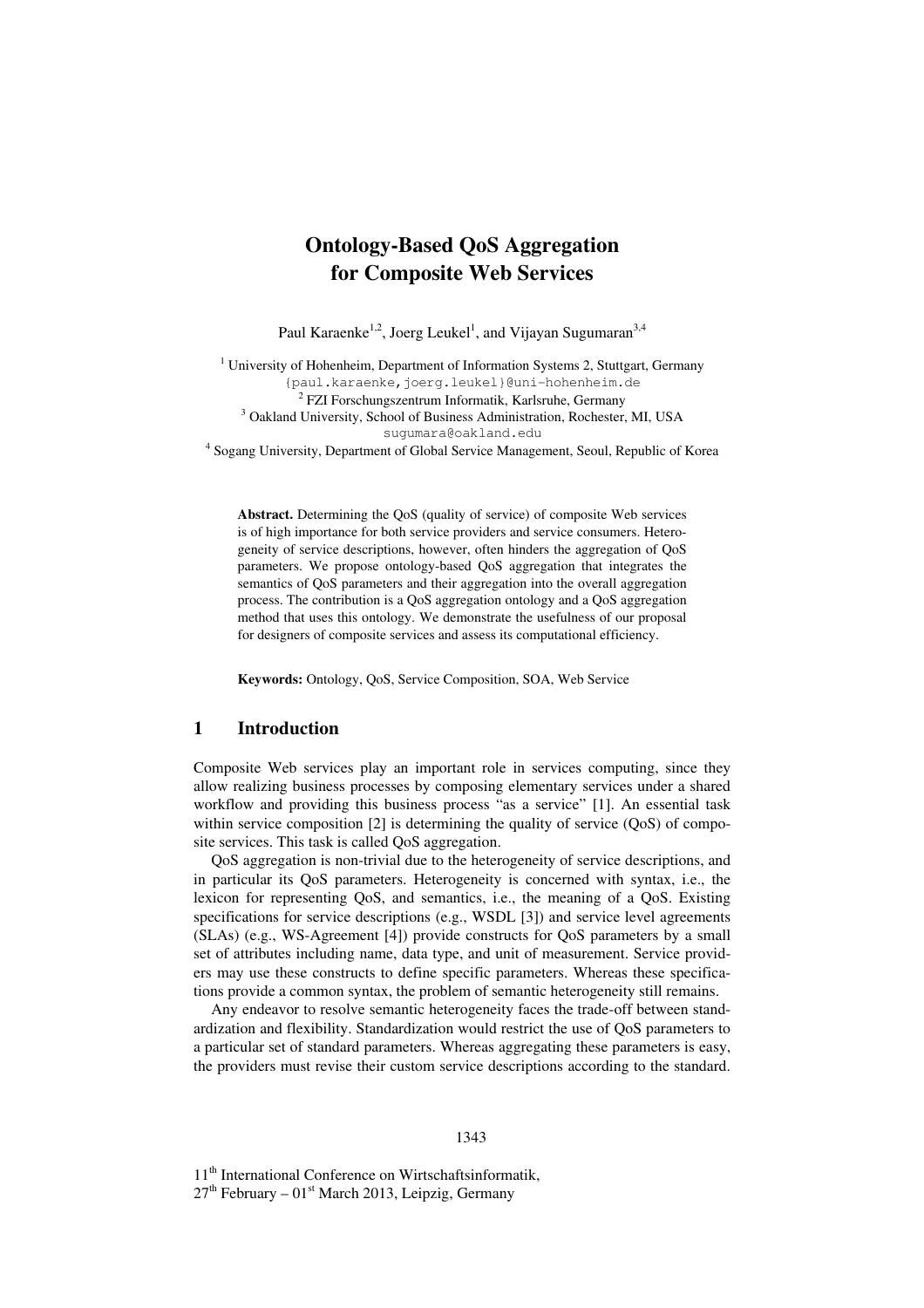The main disadvantage of this approach is that it assumes the ontological commitment of all the service providers to that standard. This assumption, however, contradicts the idea of loosely coupled Web services in services computing [5]. Flexibility is achieved by giving the service providers full control over their service descriptions. The problem of heterogeneity must then be solved by the services users, who compose services from different providers under a shared workflow.

We aim at balancing the trade-off between standardization and flexibility by maintaining the custom service description and aligning them to an intermediate semantic layer. Unlike current semantic approaches to QoS standardization, we restrict the ontological commitment to one annotation per QoS parameter. Thus, the objectives of this research are to: (1) develop an ontology-based QoS aggregation method for composite Web services with well-formed workflows, and (2) apply this artifact to composite Web service of different complexity to demonstrate its usefulness and assess its computational efficiency. These objectives constitute design science research [6], because it designs and evaluates an artifact (method) that is informed by prior artifacts (composition patterns [14]) and theories (workflow [15], description logic [21]). We evaluate the proposed artifact by rigorously demonstrating its usefulness via a twolevel evaluation, which consists of a detailed scenario (descriptive evaluation method) and a simulation using a prototype implementation (experimental evaluation method). The contributions of this research are the QoS aggregation ontology and aggregation method for composite Web services. In our previous work [7], we have presented a preliminary ontology. In this paper, we (1) propose and formalize the aggregation method, (2) revise the ontology, and (3) report the two-level evaluation.

The remainder of this paper is structured as follows. In the next section, we discuss the approaches for QoS aggregation. Subsequently, we provide the basic notions for composite service and QoS. Then, we present the QoS aggregation ontology and the method. We evaluate our proposal through a set of experiments and draw conclusions.

# **2 Related Work**

QoS aggregation has been the subject of much research in services computing. We examine two aspects, heterogeneity of QoS parameters and aggregation methods. Standardization on the syntactical level provides formats for representing parameters in service descriptions and SLAs. WS-Agreement [4] defines a format for SLAs. The QoS parameters are regarded as domain-dependent; hence WS-Agreement does not define specific parameters and does not solve semantic heterogeneity. Harmonization on the semantic level could overcome this problem, by defining common QoS parameters [8]. Ontologies have been proposed that specify the conceptualization of QoS formally [9-10], though they do not provide information for QoS aggregation.

For QoS aggregation, it would be sufficient to amend the service description with information about aggregation procedures. Haq et al. propose to state aggregation functions for SLA parameters explicitly [11]. These functions are stored in a specific attribute that extends the WS-Agreement specification. The drawback of this approach is service providers need to determine the function for all parameters correctly.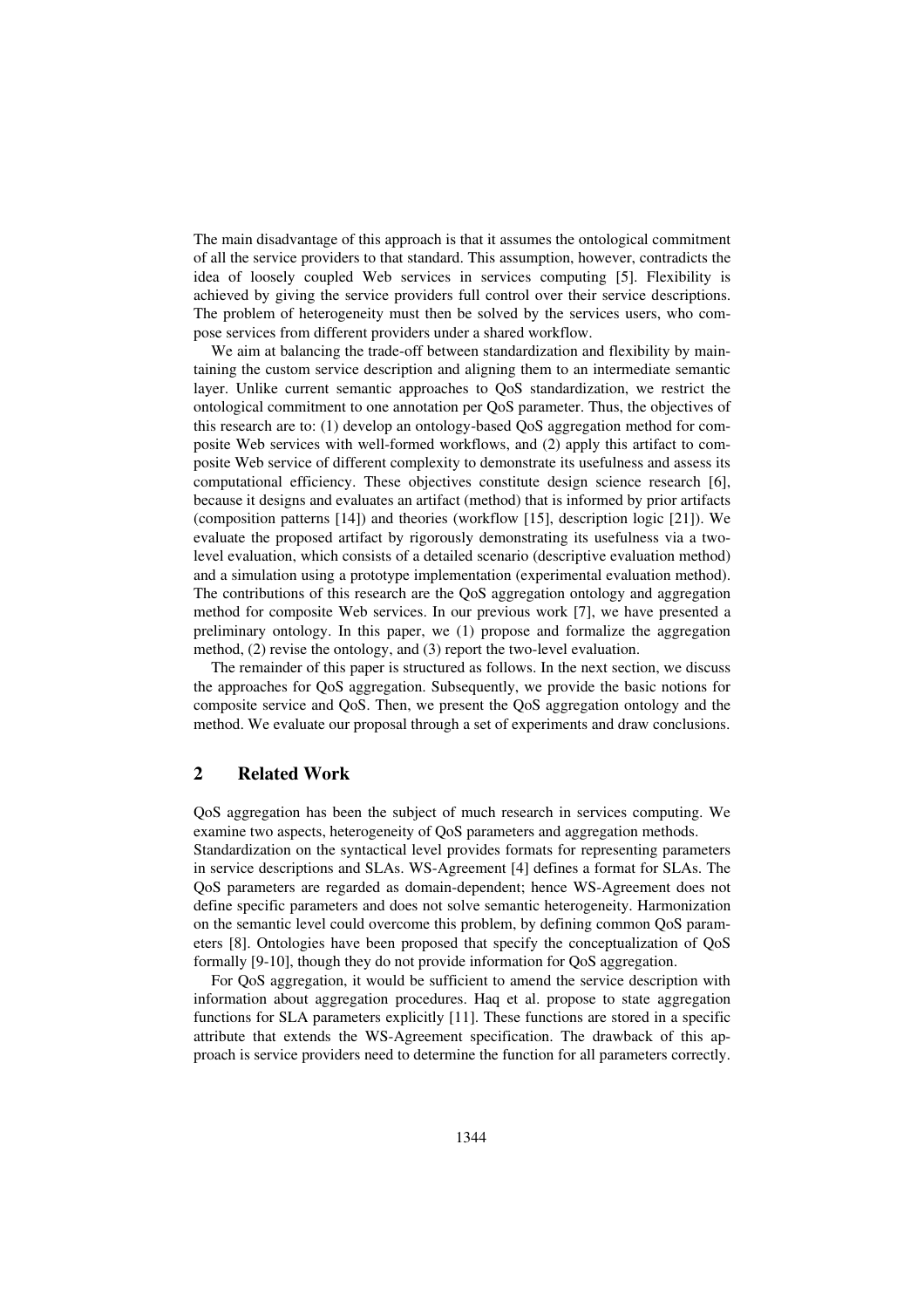Aggregation functions for QoS parameters are used in [12-13], which stress that the specific parameter sets used are extensible without fundamentally altering the overall approach. This fact sheds light on the important insight to abstracting from diverse and domain-specific QoS parameters. A significant contribution stems from Jaeger et al. [14] who ground QoS aggregation on workflow patterns [15] and deduce so-called composition patterns and respective aggregation functions. Similarly, Cardoso et al. [12] propose a graph reduction algorithm for QoS aggregation.

The rationale for ontology-based QoS aggregation is to integrate constructs from Web services research, in particular, the composition patterns and aggregation functions, into an ontology and an aggregation method. This approach could minimize the additional effort for service providers in annotating their service descriptions as well as increase the flexibility for service consumers to explore a wider range of services.

## **3 Basic Model**

We consider composite service as a collection of services that are governed under a shared workflow (directed acyclic graph, DAG). Figure 1 shows an example workflow, which contains six tasks and four gateways (represented by diamond shapes).



**Fig. 1.** Example workflow

To instantiate the workflow for different services, the tasks are separated from actual services by means of a binding, which is part of the succeeding definition.

**Definition 1 (Composite Service).** A composite service is a tuple *CS = (W, B)* of workflow *W* and binding *B*. *W* is a directed acyclic graph  $W = (T, G, A, CG)$ , where

- *T* is a finite non-empty set of tasks  $t \in T$ , *G* is a finite set of gateways  $g \in G$ ,
- $N = T \cup G$  is a finite set of nodes, with  $T \cap G = \emptyset$ ,
- *A* is a set of arcs connecting tasks with tasks, tasks with gateways, and gateways with tasks, thus  $A \subseteq (T \times T) \cup (T \times G) \cup (G \times T)$ ,
- *CG* is a function which assigns a type to each gateway; *CG: G*  $\rightarrow$  *{XORsplit, XORjoin, ANDsplit, ANDjoin, ORsplit, ORjoin, Loop}*.
- *B* is a binding function, which assigns a service  $s \in S$  to each task, i.e.,  $B: T \rightarrow S$ .

The model is restricted to well-formed (structured) workflows, where *W* has exactly one start and end node and is weakly connected. The correct usage of the different gateway types, thus how to connect nodes by arcs, is given as follows: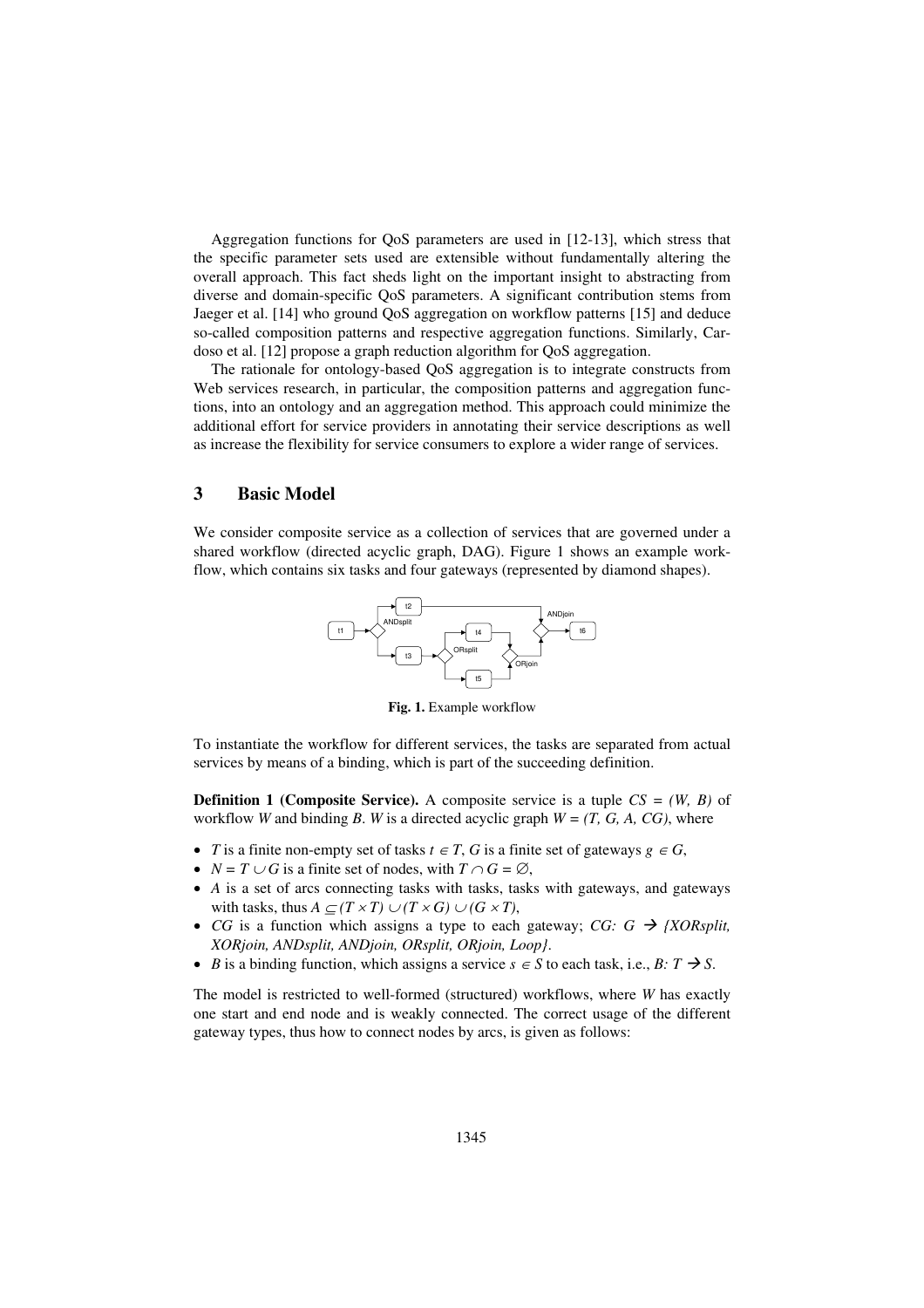- Each task  $t \in T$  has exactly one input arc and one output arc, i.e.,  $|\cdot t| = |t| = 1$ .
- Each gateway  $g' \in G$  with  $CG(g') = \{XORsplit, ANDsplit, ORsplit\}$  has exactly one input arc and at least two output arcs, i.e.,  $|\bullet g'| = 1$  and  $|g' \bullet| \ge 2$ .
- Each gateway  $g' \in G$  with  $CG(g') = \{XORjoin, ANDjoin, ORjoin\}$  has at least two input arcs and exactly one output arc, i.e.,  $|\cdot g'| \ge 2$  and  $|g' \cdot| = 1$ .
- Each gateway  $g' \in G$  with  $CG(g') = \{Loop\}$  has one input arc and two output arcs, i.e.,  $|\cdot g'| = 1$  and  $|g' \cdot| = 2$ . Let  $a_1 = (n_1, g')$  be the input arc, then one output arc  $a_2$ connects back to node  $n_1$  with  $a_2 = (g', n_1)$ , and one output arc  $a_3$  connects to another node with  $a_3 = (g', n_2)$  and  $n_1 \neq n_2$ .

The *CS* model is not bound to a particular workflow language such as the Business Process Model and Notation (BPMN) and the Web Services Business Process Execution Language (WS-BPEL), but conveys common constructs of workflow languages.

QoS is described in a SLA, which contains QoS information by means of guarantees on parameters; the most common guarantee is that the parameter fits into a given domain of minimum or maximum values, e.g., maximum execution time. The basic model of SLA is made of service, parameters, and parameter values (definition 3). The classification *C* is important for QoS aggregation, because otherwise service parameters of different services cannot be identified as those to be aggregated.

**Definition 2 (Composite QoS).** *QoS(CS)* is a function that determines the composite QoS for the services *S* of a composite service *CS*.

**Definition 3 (SLA)**. A service level agreement is a tuple  $SLA<sub>s</sub> = (P, V, C)$ . *P* is a set of parameters  $p_1$ , ...,  $p_j$ , *V* is a set of values  $v_1$ , ...,  $v_j$  for these parameters, and *C* is a function which assigns a type to each parameter.

# **4 Ontology-based QoS Aggregation**

We present our ontology-based QoS aggregation method by (1) deducing the aggregation ontology from composition patterns and (2) specifying the aggregation algorithm.

#### **4.1 QoS Aggregation Ontology**

**Rationale.** The composite QoS depends on two determinants: QoS parameters and workflow. QoS parameters are diverse with regard to number, name, data type, and conceptualization and rarely adhere to any standard. Instead of contributing to their harmonization, we propose a classification exclusively with regard to their aggregation. This classification is built upon the following principle: If two parameters share the same aggregation function, then they belong to the same parameter type, regardless of other characteristics. Applying this principle results in five parameter types:

 Type 1: Parameters that are always summed up along all deterministic paths of the workflow (e.g., cost of service execution). For non-deterministic paths, the aggregation depends on whether the lower or upper bound is calculated.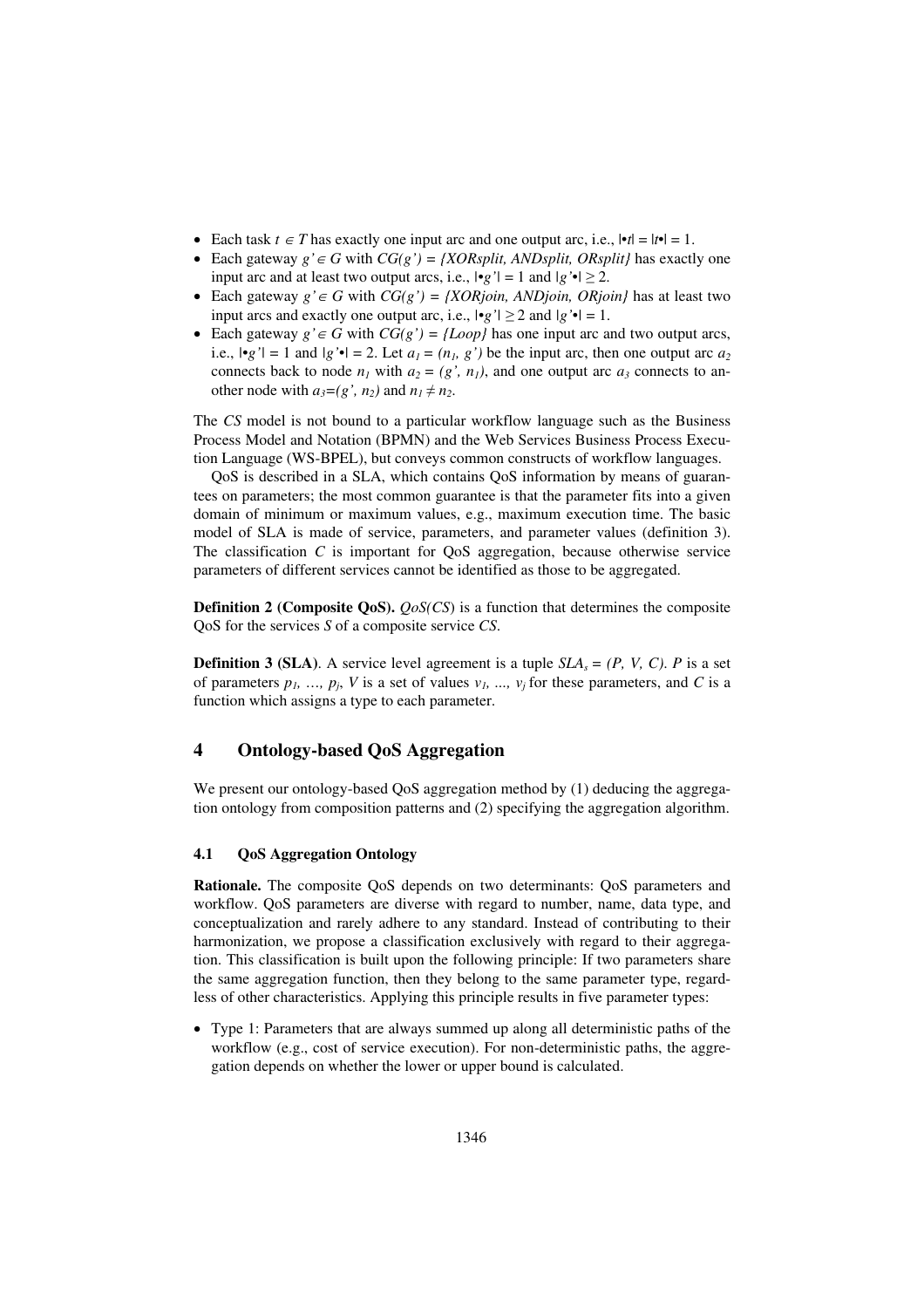- Type 2: Parameters for which the critical path is determined by the maximal values in parallel executions (e.g., duration of execution time).
- Type 3: Parameters that denote a capacity (e.g., throughput).
- Type 4: Parameters that denote a probability (e.g., uptime probability).
- Type 5: Parameters for which the critical path is determined by the minimal values in parallel executions (e.g., key length of the service's encryption algorithm).

The second determinant workflow is analyzed by means of workflow patterns [14]; this analysis arrives at a set of composition patterns *CP = {Sequence, Loop, XORXOR, ANDAND, ANDDISC, OROR, ORDISC}*. For instance, the *OROR* pattern describes an OR-split followed by OR-join. *ANDDISC* and *ORDISC* describe ANDsplit and OR-split followed by a m-out-of-n join (discriminator). The latter is used when an activity is triggered after m out of n branches have been completed (e.g., to improve response time, two databases are queried and the first result is processed, the second is ignored) [15]. Both determinants span a matrix of cases, with each cell giving the respective aggregation function. We define the set of all aggregation functions as:

$$
X = \{x_{cp,p} \mid cp \in CP \land p \in P_s, x_{cp,p} : R^n \to \mathbb{R}, n \in N^+\}\
$$
 (1)

 $P<sub>S</sub>$  is the set of parameters of service *s*. *n* denotes the number of parameters to be aggregated; the domain of *xcp,p* consists of *n*-tuples with QoS parameters of the constituent services. Since the aggregation function depends on  $(p, cp)$ , there exist  $5 \cdot 7 = 35$ aggregation functions. These assume that the parameters share the same unit of measurement (UoM). The literature provides mature methods for converting UoM [19]. In addition, an OWL ontology for these UoM is available [20].

Several pairs *(p, cp)* share the same aggregation function. Thus, we reduce the number of functions to only seven. We define generic aggregation functions  $x \in X$  as shown in Table 1, with  $x_1$ , ...,  $x_n$  denoting the parameter values of the services to be aggregated, and *k* for the number of iterations in a *Loop* pattern. To each pair *(p, cp)*, we assign the respective aggregation function. Following [14], we distinguish upper and lower bound (as shown in Table 2). This distinction is necessary to assess whether a particular parameter value meets the guarantee defined in the SLA (see section 3). Calculating expected or average parameter values is only possible, if the distribution of the non-deterministic control flows (i.e., XORXOR, ANDDISC, OROR, and ORDISC) is known [14]; however, this information is not available.

| <b>Aggregation</b><br>function | <b>Definition</b>                         | <b>Aggregation</b><br>function | <b>Definition</b>      |
|--------------------------------|-------------------------------------------|--------------------------------|------------------------|
| $x_{sum}$                      | $x_{sum}(x_1,,x_n) = \sum_{i=1}^n x_i$    | $x_{power}$                    | $x_{power}(x) = x^{k}$ |
| $x_{product}$                  | $x_{product}(x_1,,x_n)=\prod_{i=1}^n x_i$ | $x_{linear}$                   | $x_{linear}(x) = kx$   |
| $x_{max}$                      | $x_{max}(x_1,,x_n) = max(x_1,,x_n)$       | $x_{identity}$                 | $x_{identity}(x) = x$  |
| $x_{min}$                      | $x_{\min}(x_1,,x_n) = min(x_1,,x_n)$      |                                |                        |

**Table 1.** Generic aggregation functions.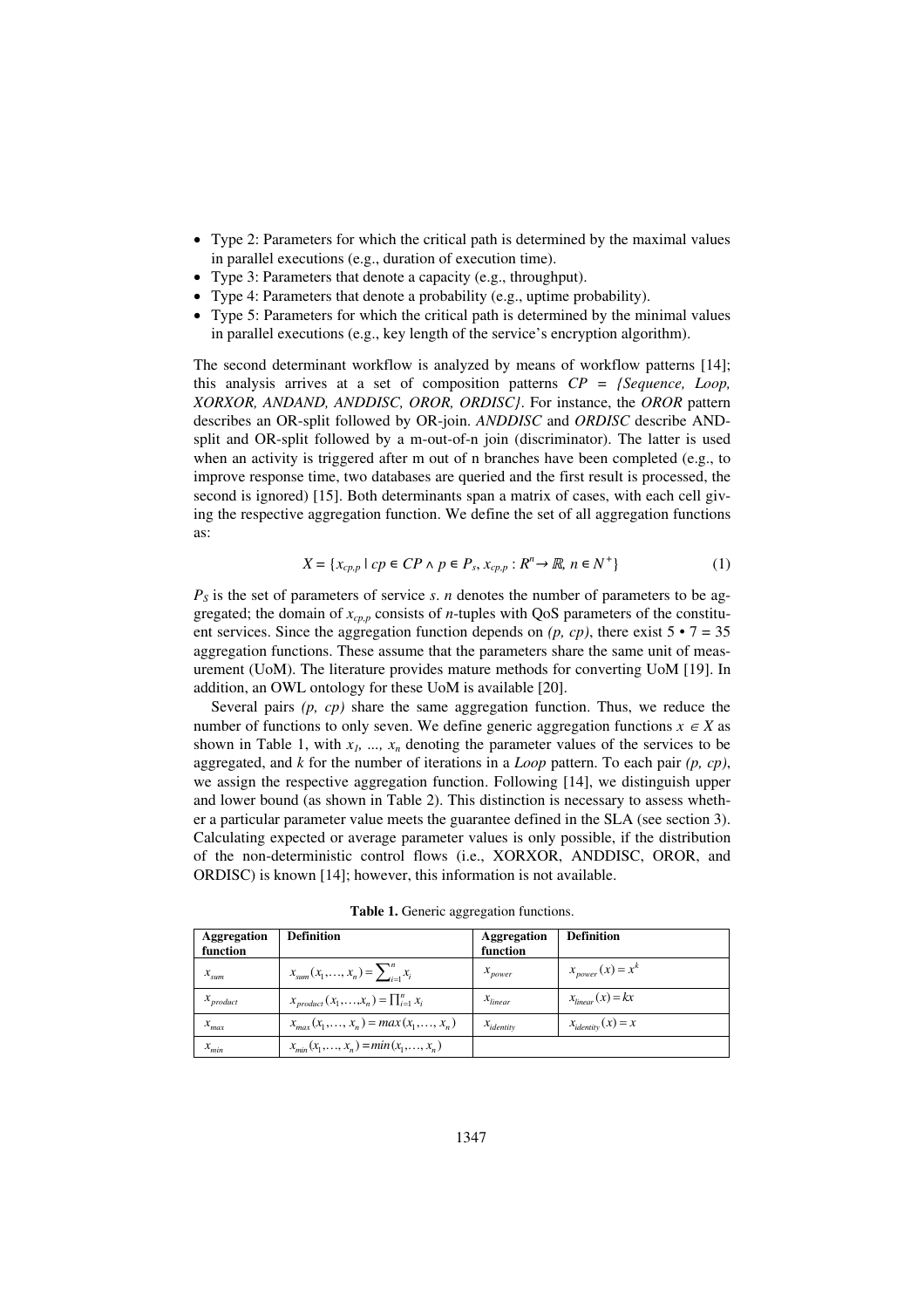| <b>Type</b>    | <b>Bound</b> | <b>Sequence</b>            | Loop           | <b>XORXOR</b> | <b>ANDAND</b>          | <b>ANDDISC</b> | <b>OROR</b>                | <b>ORDISC</b>          |
|----------------|--------------|----------------------------|----------------|---------------|------------------------|----------------|----------------------------|------------------------|
| 1              | Upper        | $x_{sum}$                  | $x_{linear}$   | $x_{max}$     | $x_{\rm sum}$          | $x_{sum}$      | $x_{sum}$                  | $x_{sum}$              |
|                | Lower        | $x_{sum}$                  | $x_{linear}$   | $x_{\min}$    | $x_{sum}$              | $x_{sum}$      | $x_{min}$                  | $x_{min}$              |
| 2              | Upper        | $x_{sum}$                  | $x_{linear}$   | $x_{max}$     | $x_{max}$              | $x_{max}$      | $x_{max}$                  | $x_{max}$              |
|                | Lower        | $x_{sum}$                  | $x_{linear}$   | $x_{\min}$    | $x_{max}$              | $x_{min}$      | $x_{\min}$                 | $x_{\min}$             |
| 3              | Upper        | $x_{\min}$                 | $x_{identity}$ | $x_{\max}$    | $x_{min}$              | $x_{min}$      | $x_{sum}$                  | $x_{sum}$              |
|                | Lower        | $x_{\min}$                 | $x_{identity}$ | $x_{min}$     | $x_{min}$              | $x_{min}$      | $x_{min}$                  | $x_{min}$              |
|                | Upper        | $x_{product}$              | $x_{power}$    | $x_{\max}$    | $x_{product}$          | $x_{product}$  | $x_{\max}$                 | $x_{max}$              |
| $\overline{4}$ | Lower        | $\boldsymbol{x}_{product}$ | $x_{power}$    | $x_{min}$     | $x$ <sub>product</sub> | $x_{product}$  | $\boldsymbol{x}_{product}$ | $x$ <sub>product</sub> |
| 5              | Upper        | $x_{min}$                  | $x_{identity}$ | $x_{max}$     | $x_{min}$              | $x_{min}$      | $x_{max}$                  | $x_{max}$              |
|                | Lower        | $x_{min}$                  | $x_{identity}$ | $x_{min}$     | $x_{\min}$             | $x_{min}$      | $x_{min}$                  | $x_{min}$              |

**Table 2.** Aggregation functions for upper and lower bounds of five QoS parameter types.

#### **4.2 Ontology Specification**

The ontology formally defines the conceptualization of composition patterns, parameter types, aggregation functions, and their relations. We specify the ontology using description logics (DL), which is a family of formalisms for representing knowledge within a domain. DL provides high expressiveness, while it retains computational completeness and decidability [21]. This logic is also the basis of the Web Ontology Language OWL DL [22]. The methodology for creating the ontology is a rigorous deduction process from the content of table 1 and 2. Syntactical correctness is checked by implementing the ontology in OWL DL and performing standard checks that are built in the OWL editor used. Completeness is guaranteed by covering all the content of table 2.

Figure 2 gives an overview of the concepts and roles. The ontology consists of three concept hierarchies for parameter types *P*, composition patterns *CP*, and aggregation functions *AF*. The actual formula term is represented by *F* and the functional role *hasF*. For each parameter type concept, we add one sub-concept for commonly used parameters (i.e., cost, execution time, throughput, uptime probability, and encryption). These parameters constitute examples only.

The dependencies are expressed by restrictions over the two roles *forP* and *forCP*. Table 3 summarizes these restrictions. For instance, a sequence of *Type1* parameters is aggregated by sum; hence the concept *Sum* is extended by  $Sum \equiv \exists for P. Type I$  $\Box \forall$  *forCP.Sequence.* Since *Sum* is valid for more than one pair, the concept definition consists of several pairs of restrictions being concatenated by a logical *OR* (in DL signified by 寡); i.e., for *Type1* it is valid for *Sequence*, *ANDAND*, and *ANDDISC*, whereas for *Type2* it is valid for *Sequence* only.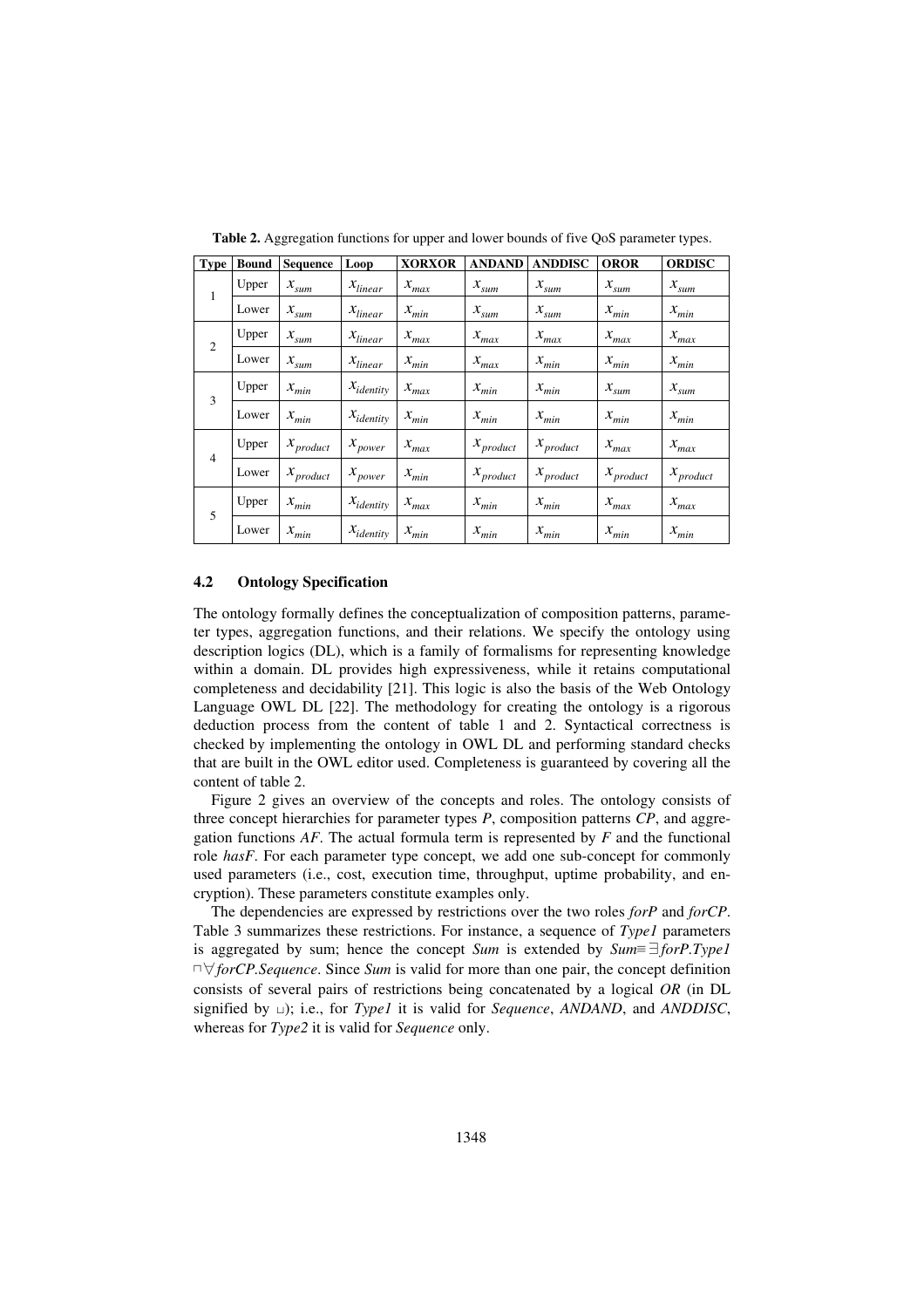

**Fig. 2.** QoS aggregation ontology (overview)

| Table 3. Concept definitions for aggregation functions. |  |
|---------------------------------------------------------|--|
|---------------------------------------------------------|--|

| Concept  | <b>Definition</b>                                                                                                                           |
|----------|---------------------------------------------------------------------------------------------------------------------------------------------|
|          | $\exists for P. Type 1 \sqcap (\forall for CP. (Sequence \sqcup ANDAND \sqcup ANDDISC))$                                                    |
| Sum      | $\Box(\exists for P. Type2 \Box \forall for CP. Sequence) \Box(\exists for P. (Type1 \Box Type3) \Box$                                      |
|          | $\forall$ for CP.(OROR $\sqcup$ ORDISC) $\neg(\forall$ for P. Upper Bound))                                                                 |
|          | ∃forP.Type4 $\sqcap$ ((∀forCP.(Sequence⊔ANDAND $\sqcup$ ANDDISC))                                                                           |
| Product  | $\Box(\forall for CP. (OROR \Box ORDISC))\Box(\forall for P. LowerBound))$                                                                  |
|          | $(\exists for P. (Type I \sqcup Type2 \sqcup Type3 \sqcup Type5) \sqcap (\forall for CP. (XORXOR \sqcup OROR \sqcup ORDISC) \sqcap$         |
|          | $(\forall for P. LowerBound) \sqcup (\exists for P. (Type 3 \sqcup Type 5) \sqcap (\forall for CP. (Sequence \sqcup ANDAND \sqcup$          |
| Min      | $ANDDISC) \sqcup \exists for P. Type 4 \sqcap \forall for CP.XORXOR \sqcap \forall for P. LowerBound) \sqcup (\exists for P. Type 2 \sqcap$ |
|          | $\forall$ for CP.ANDDISC $\neg \forall$ for P.Lower Bound)                                                                                  |
|          | $(\forall for CP.XORXOR \sqcap \forall for P. UpperBound) \sqcup (\exists for P. Type 2 \sqcap \forall for CP. ANDAND) \sqcup$              |
| Max      | $(\exists for P. Type2 \sqcap \forall for CP. (ANDDISC \sqcup OROR \sqcup ORDISC) \sqcap \forall for P. UpperBound) \sqcup$                 |
|          | $(\exists for P. (Type 4 \sqcup Type 5) \sqcap \forall for CP. (OROR \sqcup ORDISC) \sqcap \forall for P. UpperBound)$                      |
| Power    | $\exists$ for P.Type4 $\sqcap \forall$ for CP.Loop                                                                                          |
| Linear   | $\exists$ forP.(Type1 $\sqcup$ Type2) $\sqcap \forall$ forCP.Loop                                                                           |
| Identity | $\exists$ for P.(Type3 $\sqcup$ Type5) $\sqcap \forall$ for CP.Loop                                                                         |

#### **4.3 QoS Aggregation Algorithm**

The aggregation is performed on workflow *W.* Algorithm 1 (Figure 3) is executed for *W*'s start node *ns*. If the workflow begins with an *XOR/AND/ORsplit*, all branches are processed recursively. The aggregated nodes are collected in the set *N'* (lines 01-05). The actual aggregation is performed based on the respective pattern using algorithm 2 (Figure 3) and the result is stored in the join nodes (lines 06-13). These nodes are used by algorithm 1 to detect subsequent *Sequence* and *Loop* patterns (line 14).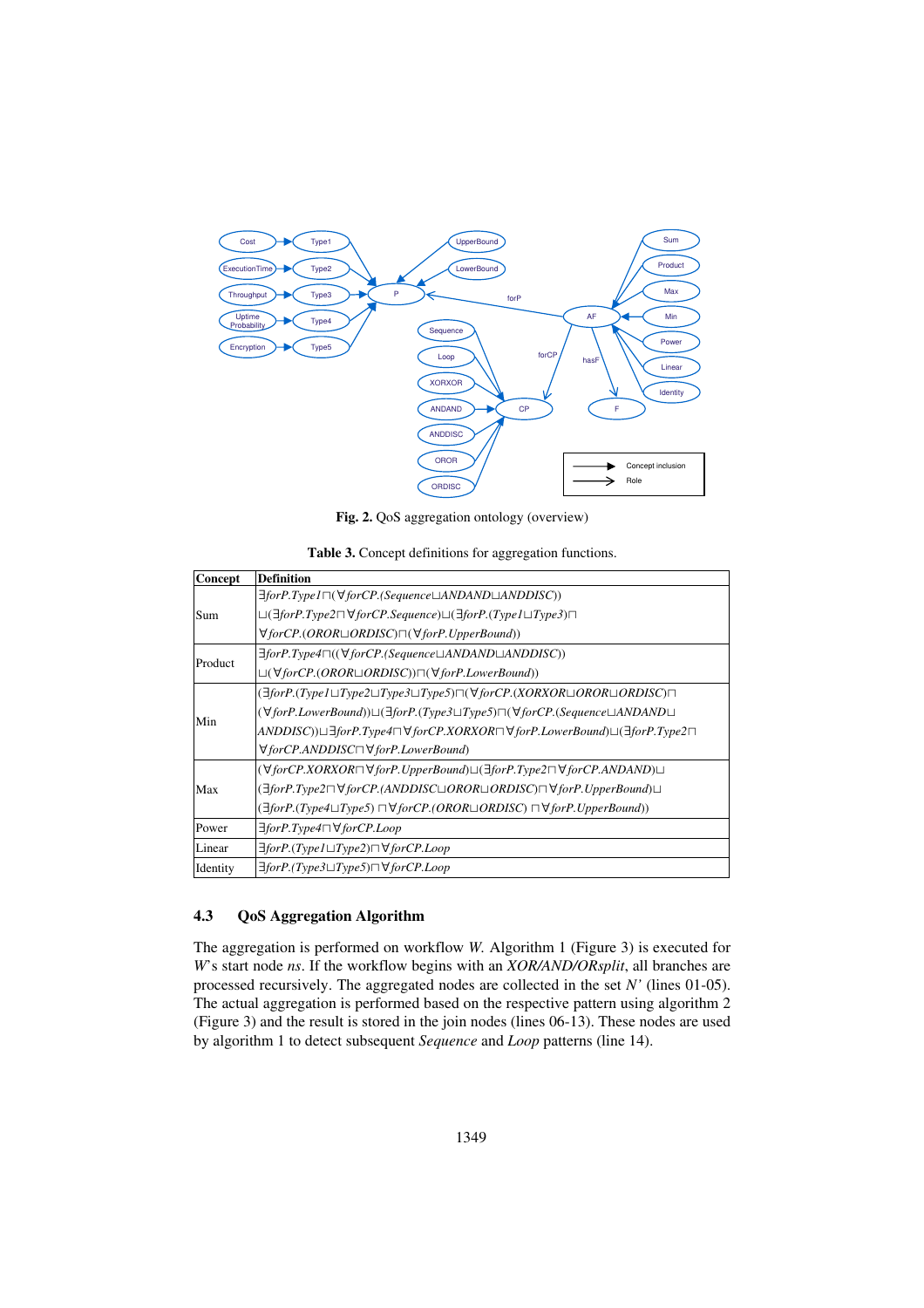

**Fig. 3.** Aggregation algorithms

The existence of a subsequent node in *DAG* results in the detection of *Sequence* patterns (line 15). However, determining the nodes that belong to a sequence is a nontrivial process, as sequence patterns are not made explicit in the *DAG*. Thus, we introduce the function *getSequenceNodes(n)* that performs this task. The function works as follows: For task nodes, non-nested *XORsplit*, *ANDsplit*, *ORsplit*, and subsequent task nodes are collected, whereas *XOR/AND/ORsplit* nodes are recursively aggregated using algorithm 1. For *XOR/AND/ORsplit* nodes, i.e., for the detection of nested *Sequence* patterns in *XORXOR*, *ANDAND*, as well as *XORXOR* patterns, *DAG* is traversed until the corresponding join node is reached for each branch. The nested patterns are also recursively aggregated using algorithm 1. *Loop* nodes indicate multiple executions of the preceding node. Algorithm 1 detects these patterns and performs the aggregation using algorithm 2 for the preceding node (algorithm 1, lines 17-18).

The concrete aggregation (i.e., calculation of the aggregated values) is performed by algorithm 2, which uses the aggregation ontology. For inferring the correct aggregation function, it first creates individuals for the parameter (line 02), composition pattern (line 03), and aggregation function (line 04). *myAF*, the instance of the latter, belongs to the general concept *AF* only, since we do not know the aggregation function yet. Next, we relate these three individuals by the roles *forP* and *forCP* (lines 05- 06). Then, the knowledge base is queried for all concept memberships of *myAF*. DL reasoning returns three memberships (loop in line 07): *T* (the top concept to which all individuals belong), *AF* (asserted in line 4), and the specific one denoted by *f*. We use *f* for calculating the parameter value by considering all nodes of the input set *N'* (line 10). The QoS parameter aggregation is performed separately for each parameter (line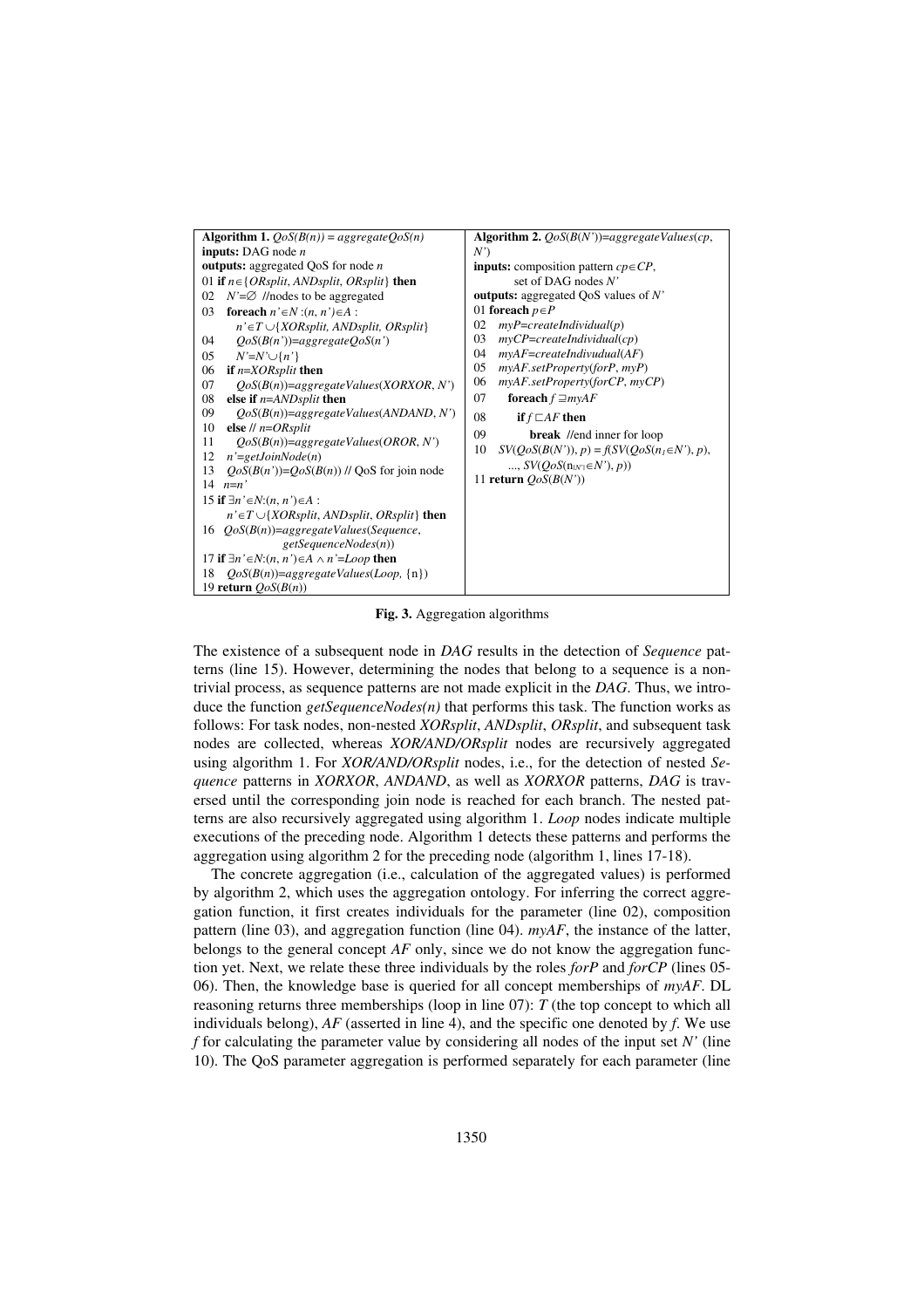01). The function *SV:*  $V \times P \rightarrow V$  reduces a vector of values *V* to a subvector of parameter values described by *P*. Finally, we return the aggregated QoS values.

# **5 Evaluation**

We demonstrate the usefulness in a scenario of service composition. We assess the efficiency in a set of experiments using a prototype implementation.

#### **5.1 Usefulness**

We consider the following scenario: A designer has defined the workflow as shown in Figure 1. He has selected for each task one service and the workflow has been executed several times successfully. After some time, the execution fails due to the provider of the service for task t2, who is unable to guarantee the agreed service level. Therefore, this service must be replaced by a suitable service. By using a service discovery functionality (which is not subject of our proposal), three candidate services are found. These services have been described using custom parameters as shown in Table 4.

The problem with these services is that their QoS parameters are not aligned to a shared conceptualization. If a particular service is selected for t2, its parameters cannot be aggregated with the parallel service of task t3 and all subsequent tasks in the workflow. A potential solution for this problem would be that the designer rejects the service and asks the service providers to submit a revised service description, which conforms to the standard syntax of the designer; for example, replacing "Price" by "Cost". The disadvantage of this approach is that the service composition process is broken and the designer must wait for the new service description to arrive.

| Service provider | <b>Service ID</b> | <b>Parameter</b> | Value |
|------------------|-------------------|------------------|-------|
| SP <sub>1</sub>  | S1                | Cost             | 0.85  |
|                  |                   | ExecutionTime    | 500   |
| SP <sub>2</sub>  |                   | Price            | 0.75  |
|                  |                   | ResponseTime     | 600   |
|                  | S3                | Price            | 0.70  |
|                  |                   | ResponseTime     | 700   |

**Table 4.** Example service offers.

By using the proposed aggregation method, there are two options for solving the problem of heterogeneous QoS parameters. First, the designer could take the current service descriptions and add a semantic annotation to each parameter of service S1 through S3. Figure 4 illustrates such an annotation by showing the SLA for S2 specified in the WS-Agreement format. The original SLA offer is then amended by a reference to a concept from the ontology as follows: the attribute *sawsdl:modelReference* contains a mapping of the literal *ResponseTime* to the concept *ExecutionTime* of the ontology which is identified by the namespace *qosns*). Having made this annotation, the service parameters are aligned to the conceptualization that is also used in the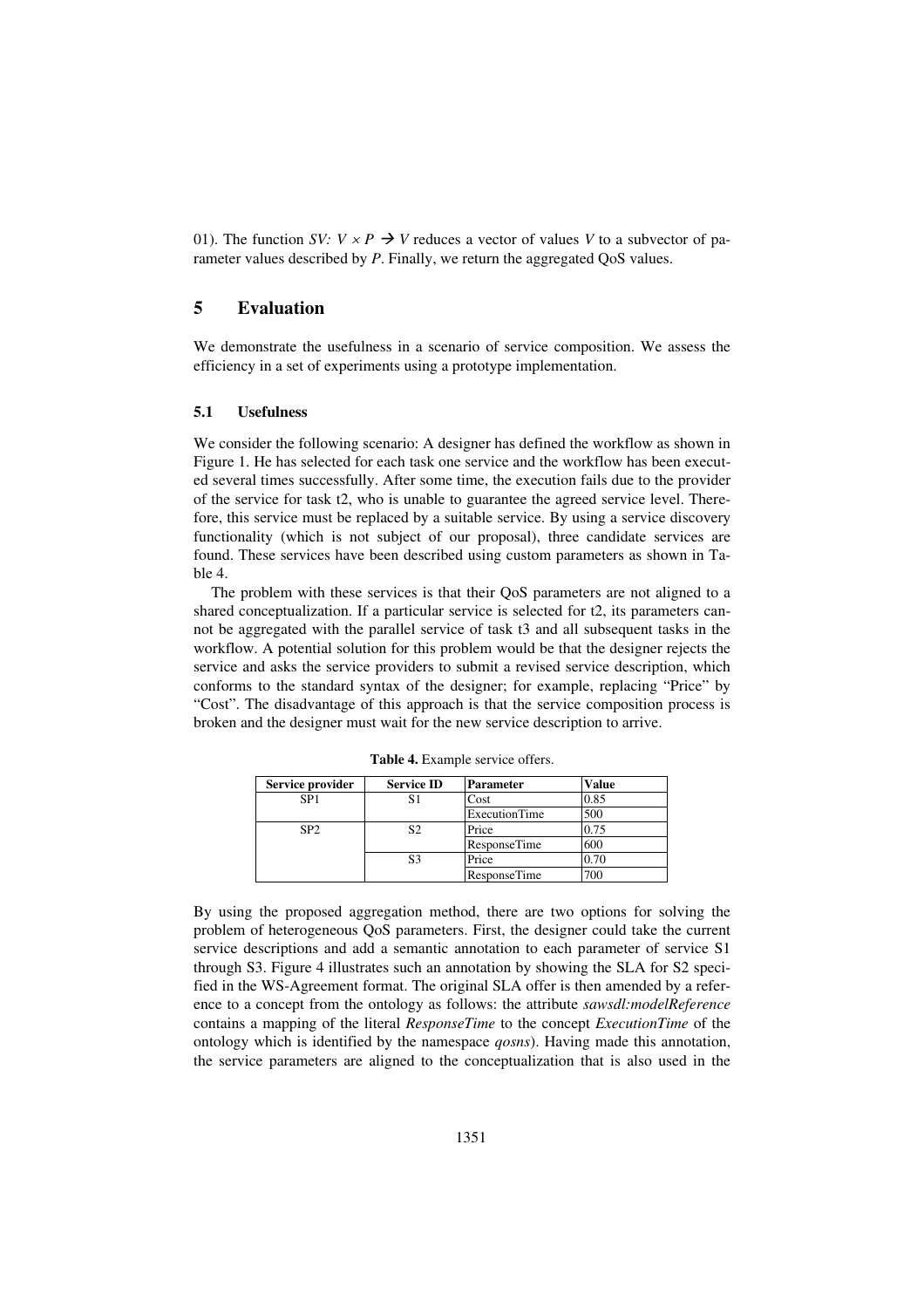description of the other services in the workflow, in particular the services that are bound to task t3. Therefore, their QoS parameters can be aggregated and thus the stopped process of service composition can be continued. In this sense, the ontologybased aggregation method assists the designer in maintaining workflows and choosing substitutes for failed services. The concrete decision of what service to select, however, depends on the designer's preferences and is not affected by the aggregation method.



**Fig. 4.** Example SLA offer by the service provider (left) and with annotation (right)

The second option assumes an ontological commitment of the providers of the services S1 through S3 to the ontology. In this case, each provider still uses his/her own syntax for service parameters, but provides a semantic annotation for each parameter as part of the service description. These annotations are the same as the ones shown in Figure 4. The difference is that annotations are made by the service provider. The annotation process is supported by virtually any XML tool, since the SA-SLA specification provides a standard-conform XML schema for SLA specifications [10].

The advantage of this option is that the process of service composition can be continued immediately by aggregating the QoS parameters under consideration for task t3 and the entire workflow. These aggregates are handed over to a service selection functionality, which selects the best service from a set of services; the selection is either performed by the designer or a component that automates this process. Particular methods for service selection are beyond the scope of our proposal. Existing service selection methods [23] can be combined with our proposal, which complements the selection problem by resolving the heterogeneity of QoS parameters.

#### **5.2 Efficiency**

**Experimental Setup.** We have implemented the proposed aggregation method in a Java prototype application. Workflows are stored in WS-BPEL and SLAs in SA-SLA format. SA-SLA constitutes a combination of WSLA [24] and WS-Agreement for the SLA schema and SAWSDL [25] for semantic annotations. Experiments are performed on Scientific Linux 5.5 on a machine with two Intel Xeon E5630 CPUs (4C, 2.53 GHz) and 16 GB RAM. The prototype is a single-threaded application though.

We study how the proposed aggregation method works for different types of composite services with regard to their complexity and coverage. Complexity is measured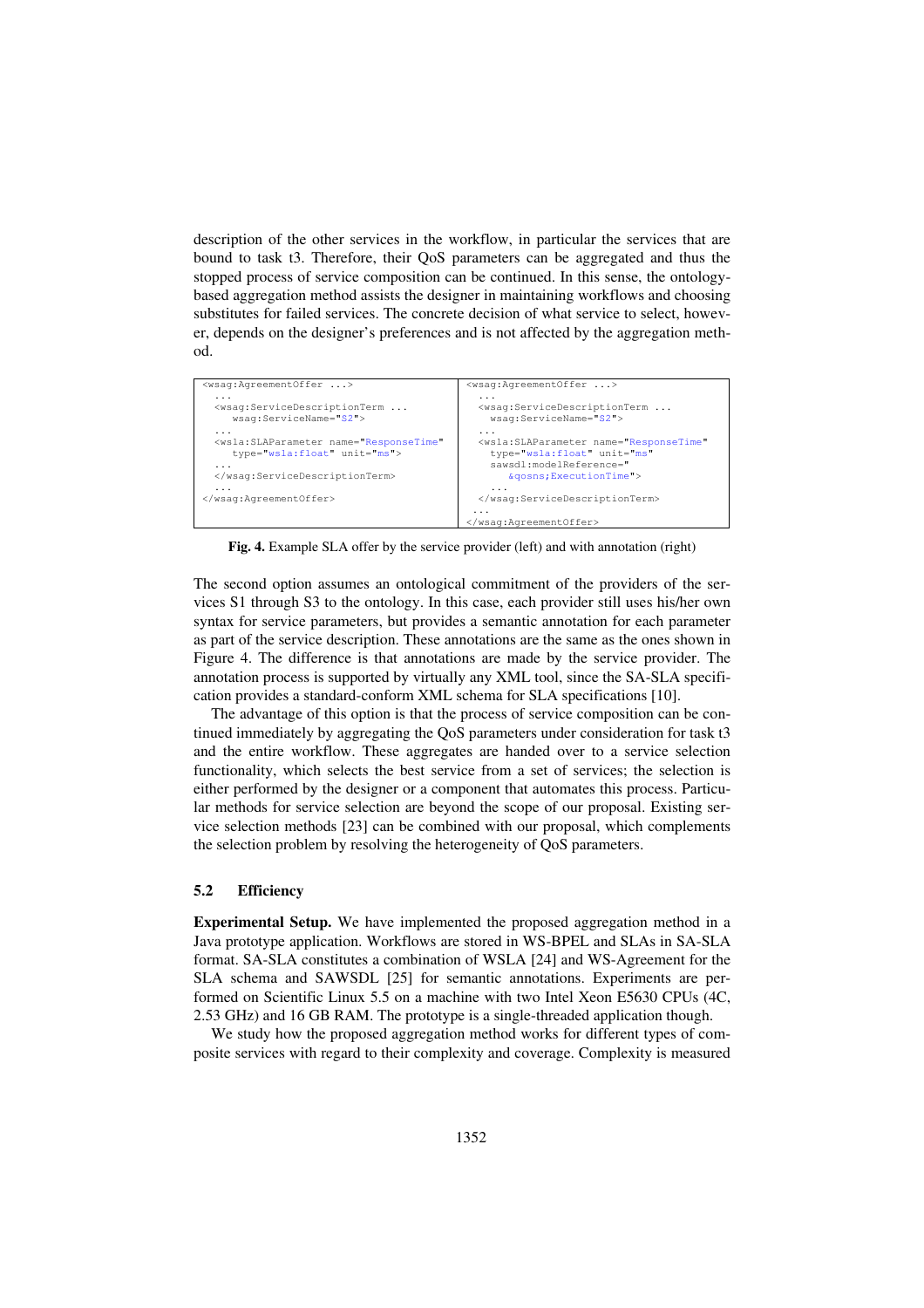by the following metrics: number of tasks *(|T|)*, number of gateways *(|G|)*, number of arcs *(|A|)*, and number of parameters *(|P|)* in *QoS(CS)*. We consider three workflows *W1*, *W2*, *W3* with 4, 8, and 12 tasks and bind one service to each task. Fig. 5 shows these workflows as BPMN processes. In BPMN, loop is not represented by a gateway node but a modification of the task node. Therefore, the number of gateways in *CS* is 3, 6, and 10, with number of arcs being 10, 19, and 31 respectively.

In the experiments, we instantiate each workflow multiple times for different SLAs. We describe each service by five parameters. The reason for this choice is to have full coverage of the ontology's concepts for parameters, i.e., *type1* to *type5*. Coverage is thus measured by the percentage of the ontology's concepts that the QoS aggregation experiments use. Since we are interested in the effectiveness of the approach, each workflow covers all parameter concepts (5) and composition pattern concepts for *Sequence*, *Loop*, *XORXOR*, and *ANDAND*. This coverage of CPs is higher than in  $[11]$  and  $[16]$ , and equal to  $[18]$ .

The experiments study two variations. The first variation is concerned with the workflow's complexity. We will study the influence of *|T|* on the time required for QoS aggregation. By setting the range of this variable to {4*,* 8*,* 12}, the simulation yields three data sets that provide indications of the system's scalability. The second variation is concerned with the reasoner that is used, since ontology-based systems add computational effort for asserting and retrieving facts. We use the two reference Java ontology frameworks Jena 2.6.4 and OWL API 3.2.2 and three reasoners in the following setup: Jena with OWLMicroReasoner, Jena with Pellet 2.2.2, OWL API with HermiT 1.3.3, OWL API with Pellet 2.2.2, OWL API with FaCT++ 1.5.2.



**Fig. 5.** BPMN workflows *W1* (left), *W2* (middle) and *W3* (right)

We compare the ontology-based method with conventional aggregation, i.e., system with no reasoner, but explicit aggregation functions. This comparison is possible,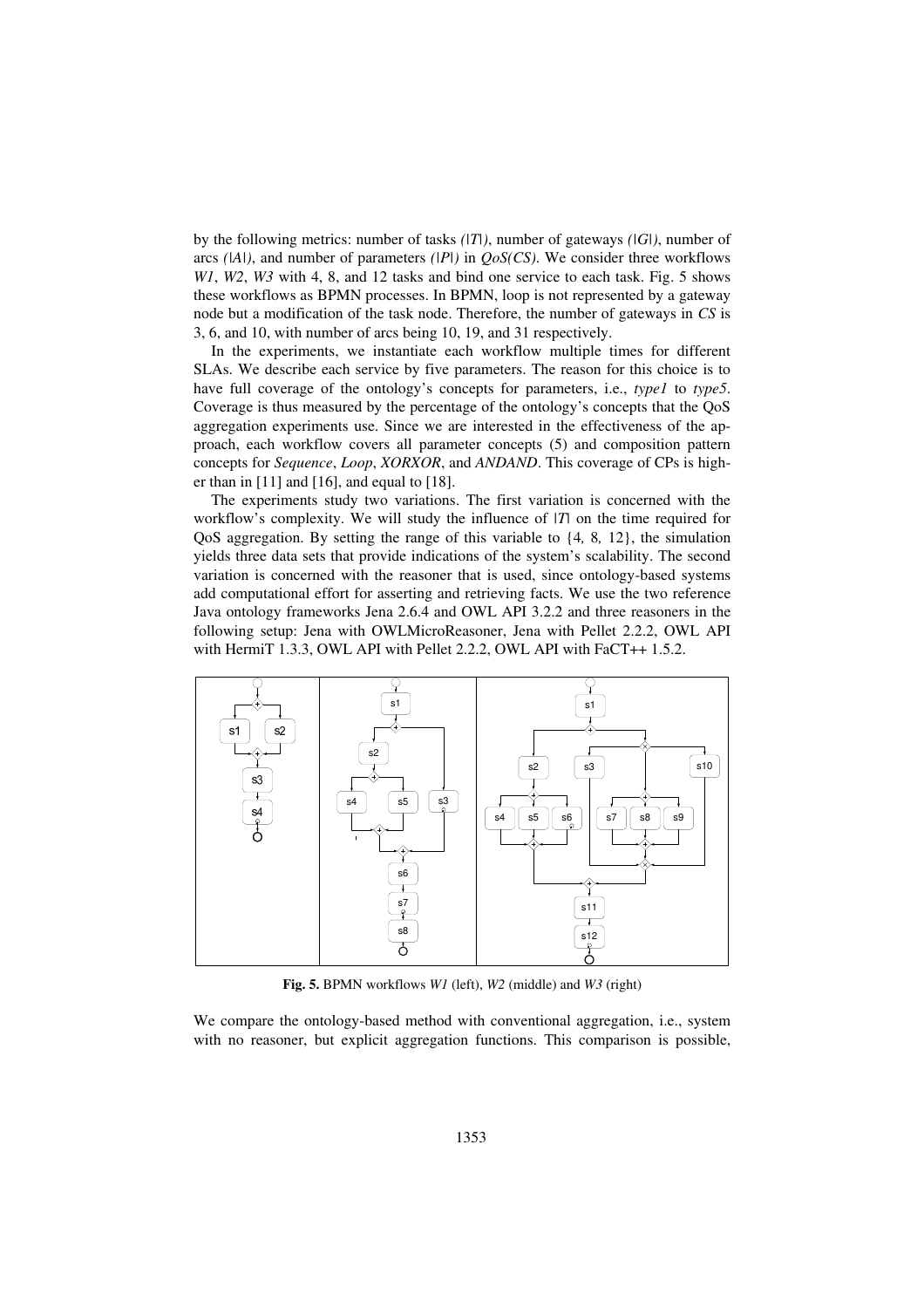because the workflows and SLAs are known prior to execution and have been annotated with aggregation functions exclusively for conventional aggregation.

These two variations span a set of  $3 \cdot 6 = 18$  experiments. In each experiment, we apply the aggregation method to five different SLAs per service and compute the QoS 50 times (thus 250 runs per experiment). We arrive at  $18 \cdot 5 \cdot 50 = 4,500$  runs. The SLAs are generated prior to executing the experiments and values are assigned to each parameter (uniform distribution, interval [1,100]). The concrete values do not affect the method's performance, but are used to check the correctness of the composite QoS (effectiveness of the method).

**Results.** With regard to varying the number of tasks, Figure 6 shows the mean execution time for all 18 experiments. Each of the six configurations suggests a linear computation time. The figure also indicates that the baseline implementation of the aggregation method without reasoning is valid due to its linear complexity.

First, we assess the distribution of execution time in each experiment by using the following distribution properties: mean, median, minimal value (Min), maximal value (Max), standard deviation (STD), and coefficient of variation (CV). Table 5 shows these measures for the largest workflow *W3*. We observe the following: The data points tend to be very close to the mean (CV between 1.7 and 5.2%). Whereas Min and Max span a relatively wide interval, very few data points are close to Min and Max. These findings hold for all reasoner setups.



**Fig. 6.** Mean execution time for six reasoner setups

Second, we assess the efficiency of each setup by comparing their mean execution time to the fastest setup (no reasoner). Table 6 shows the relative increase caused by using the ontology: The increase ranges from [0.097; 0.101] for OWL API FaCT++ to [1.282; 1.1309] for Jena OWLMicroReasoner. These results lead to two important findings: On one hand, all OWL API setups outperform the Jena setups and require between 9.7% and 15.9% additional time compared to no reasoner. This increase is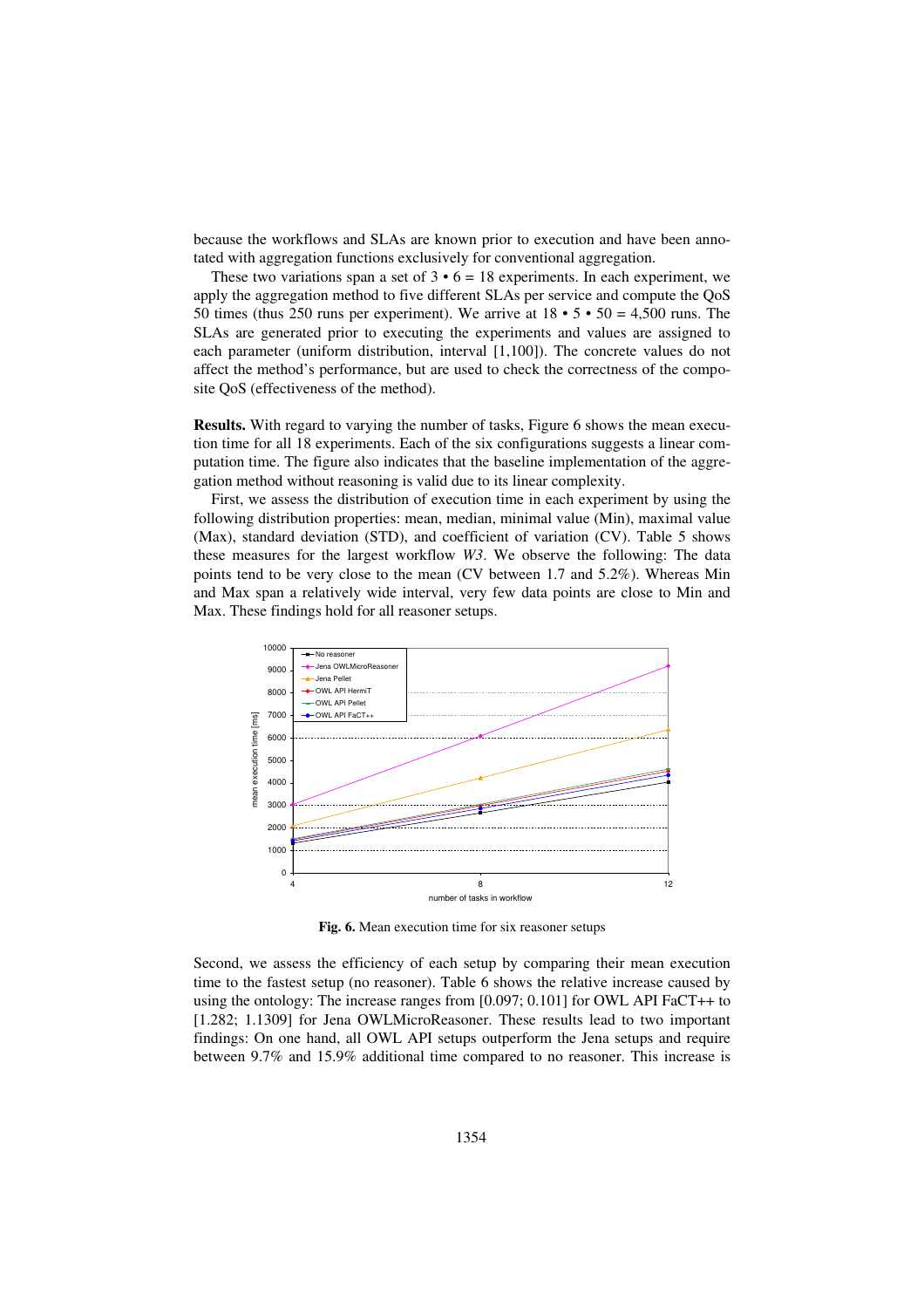rather small for an ontology-based method and could be attributed to efficient reasoner systems. On the other hand, the relative additional time does not increase with the number of workflow tasks (as shown by the series *W1*, *W2*, and *W3*). This finding is encouraging for ontology-based QoS aggregation and suggests that the approach is also efficient for workflows of higher complexity.

| <b>Reasoner setup</b> | Mean  | <b>Median</b> | Min   | Max    | <b>STD</b> |
|-----------------------|-------|---------------|-------|--------|------------|
| No reasoner           | 4.029 | 4,003         | 3,932 | 6,667  | 178.91     |
| Jena Micro            | 9,193 | 9,157         | 9.013 | 13.457 | 282.81     |
| Jena Pellet           | 6.363 | 6.325         | 6.183 | 9,062  | 212.64     |
| <b>OWL API HermiT</b> | 4.514 | 4.486         | 4.326 | 6.251  | 158.97     |
| <b>OWL API Pellet</b> | 4.608 | 4,580         | 4.508 | 5.212  | 87.25      |
| OWL API FaCT++        | 4.340 | 4.307         | 4.231 | 4.745  | 85.82      |

**Table 5.** Distribution properties of execution time in ms for workflow *W3*.

**Table 6.** Relative increase of mean execution time due to OWL reasoning.

| <b>Reasoner setup</b> | W1     | W <sub>2</sub> | W3       |
|-----------------------|--------|----------------|----------|
| Jena Micro            | 130.9% | 128.8%         | 128.2%   |
| Jena Pellet           | 60.5%  | $60.1\%$       | 59.5%    |
| <b>OWL API HermiT</b> | 13.4%  | 13.4%          | $13.2\%$ |
| <b>OWL API Pellet</b> | 15.9%  | 15.7%          | 15.5%    |
| OWL API FaCT++        | 10.1%  | 9.7%           | 9.9%     |

#### **6 Conclusion**

We have presented a QoS aggregation ontology and an aggregation method that uses this ontology for composite Web services. We have shown the usefulness of our proposal in a use case scenario of service failure that requires to repair an existing composite service by substituting the failed service. In particular, the approach suggests that designers of composite services have more flexibility in choosing services that have not been aligned to standard QoS parameters. In this sense, the developed artifact helps in balancing the trade-off between standardization and flexibility, which arises from resolving semantic heterogeneity. The assessment of the method's efficiency using the prototype implementation suggests that adding an ontology into the aggregation process increases the computational effort by about 10% for the fastest reasoner setup (OWL API FaCT++). We argue that this increase is compensated by the higher flexibility available for both the service provider and the service consumer.

The results of this work are not limited to a specific domain, since QoS aggregation is a problem in any domain with composite services. The proposed ontology enables the providers to expose their capabilities to potential user, who request a particular service in the course of his/her service composition. Unlike current QoS ontologies, our approach does not rely on a comprehensive semantic description of Web services nor requires commitment to a Web service ontology. Adding annotations to existing SLAs does not affect conformance to the WS-Agreement specification.

The current QoS aggregation ontology contains one example parameter for each parameter type. It is important to note that these parameters represent examples only.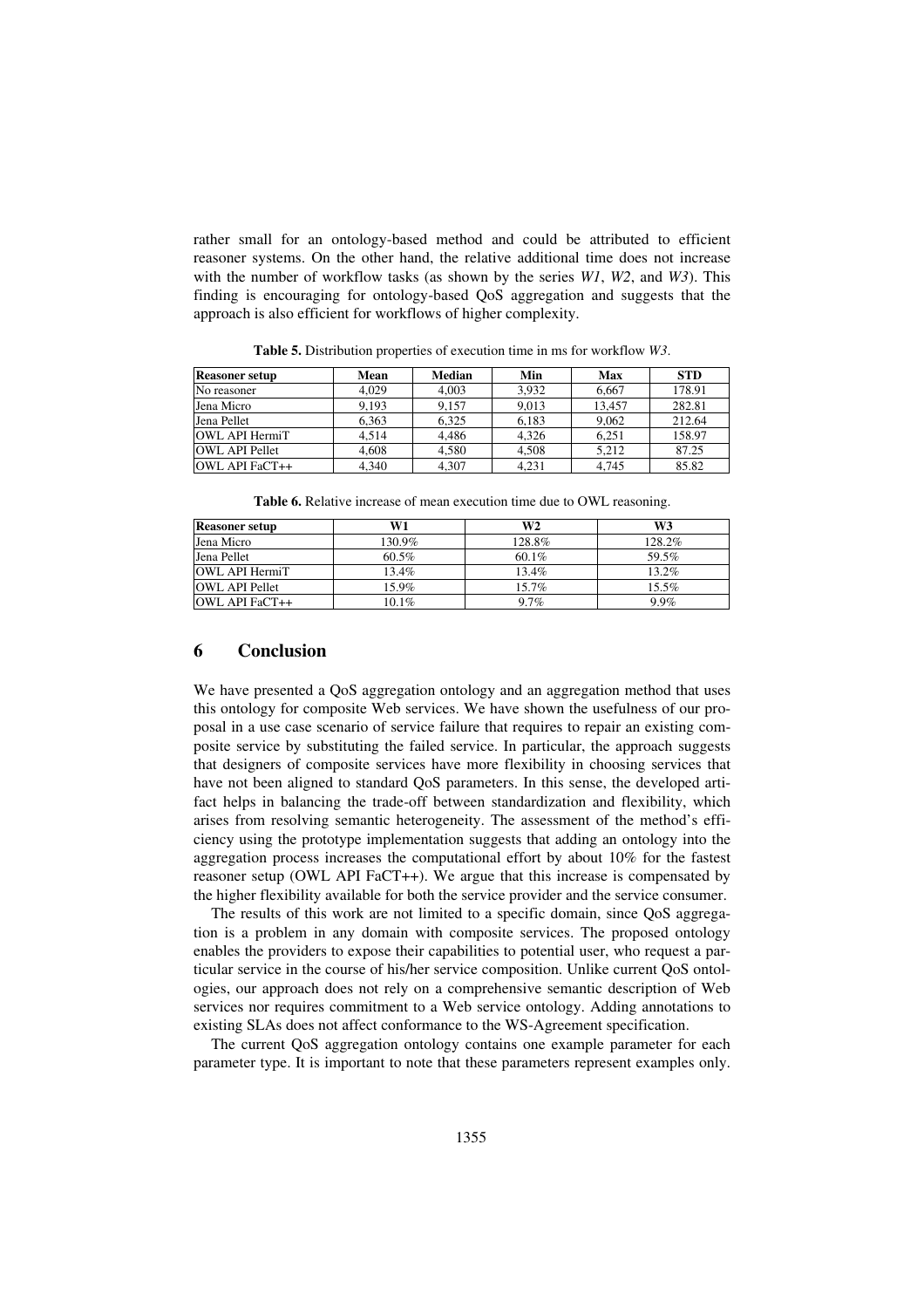Using the ontology would typically start with linking application- or domain-specific parameters to one parameter type (by making the respective parameter a sub-concept of one of the type-x concepts). In our current work, we could have added many more parameters, however, the only added value is to help the user find the right parameter type. Such an extension of the ontology does not require any modification to the concepts *P*, *CP*, and *AF* including all role restrictions. The ontology, however, is limited to its five parameter types. If a new parameter type is needed, then a new sub-concept of *P* must be defined. In addition, the definitions of all *AF* sub-concepts must be extended with additional role restrictions.

Another limitation of our approach is that it requires all service parameters to be annotated. Even if one annotation is missing or incorrect, the entire QoS aggregation process will fail. This limitation is important in cross-organizational workflows incorporating autonomous service providers. A promising solution to circumvent this drawback is the integration of fault-tolerant or probabilistic [17] QoS aggregation methods into our approach.

**Acknowledgments.** The work of P. Karaenke and J. Leukel has been supported by the German Federal Ministry of Education and Research (BMBF) under the project InterLogGrid (FKZ 01IG09010E) and by the German Federal Ministry of Economics and Technology (BMWi) under the project MIGRATE! (FKZ 01ME11052). The work of V. Sugumaran has been supported by Sogang Business School's World Class University Program (R31-20002) funded by Korea Research Foundation and the Sogang University Research Grant of 2011.

### **References**

- 1. Dustdar, S.: Web Services Workflows Composition, Co-Ordination, and Transactions in Service-Oriented Computing. Concurrent Eng. Res. A. 12, 237–245 (2004)
- 2. Ardagna, D., Pernici, B.: Adaptive Service Composition in Flexible Processes. IEEE T. Software Eng. 33, 369–384 (2007)
- 3. W3C: Web Services Description Language (WSDL) Version 2.0 Part 1: Core Language. W3C Recommendation 26 June 2007, http://www.w3.org/TR/wsdl20
- 4. Open Grid Forum: Web Services Agreement Specification (WS-Agreement). OGF Proposed Recommendation, http://www.ogf.org/documents/GFD.107.pdf
- 5. Papazoglou, M.P., Traverso, P., Dustdar, S., Leymann, F.: Service-Oriented Computing: State of the Art and Research Challenges. IEEE Computer 40, 38–45 (2007)
- 6. Hevner, A., March, S., Park, J., Ram, S.: Design science in Information Systems Research. MIS Quarterly 28, 75–105 (2004)
- 7. Karaenke, P., Leukel, J.: Towards Ontology-based QoS Aggregation for Composite Web Services. In: Fähnrich, K.-P., Franczyk, B. (eds.): Informatik 2010. LNI, Vol. 175, pp. 120-125. GI, Bonn (2010)
- 8. O'Sullivan, J., Edmond, D., ter Hofstede, A.H.M.: What's in a Service? Distrib. Parallel Dat. 12, 117–133 (2002)
- 9. Dobson, G., Lock, R., Sommerville, I.: QoSOnt: A QoS Ontology for Service-Centric Systems. In: 31<sup>st</sup> EUROMICRO Conference on Software Engineering and Advanced Applications, pp. 80–87. IEEE Press, New York (2005)